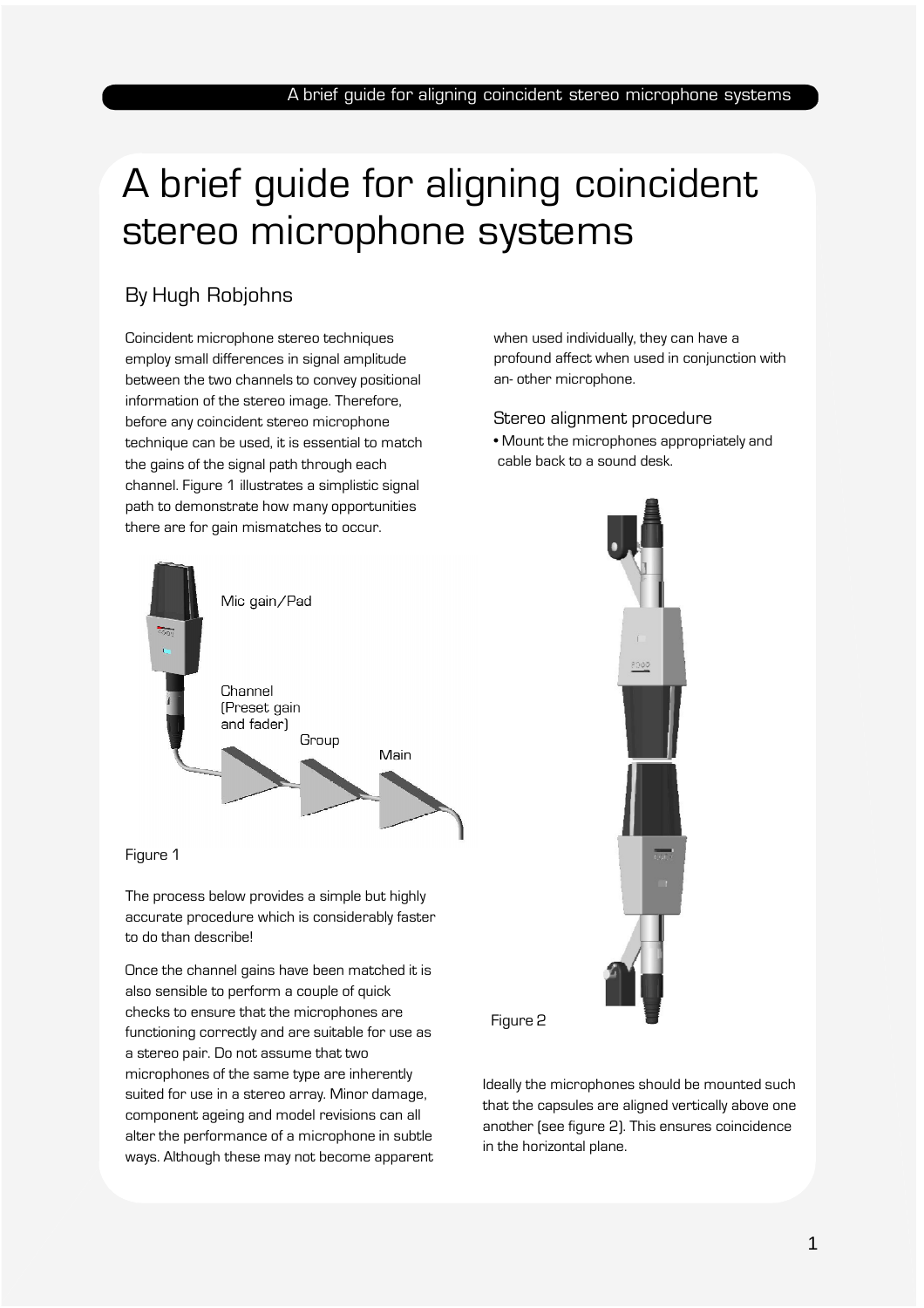#### A brief guide for aligning coincident stereo microphone systems

If this is not possible they should be mounted as close as possible to each other but arranged to avoid creating sound shadows in each other's pickup are. Mount as in figure 3, not as in figure 4.



#### Figure 4

• Ensure that each microphone feeds only one channel – left or right, as necessary. If the desk channels incorporate pan-pots or stereo width controls check that they are adiusted correctly.

If a pair of mono channels are being used to control the stereo signal, use a fader clip to ensure both faders move together.

Identify which microphone is connected to which channel.

The microphone connected to the left channel should eventually be facing the left-hand side of the sound stage (from the viewpoint of an audience), and vice versa for the right channel.

• Select the required directional polar response on the two microphones – figure-of-8, hypercardioid or cardioid.

• Adjust the mutual angle between the microphones such that both capsules are initially arranged to face directly forwards.

This ensures that they pick up a sound source from any incident angle at the same level. It is no longer essential to position the sound source on the precise central axis of the two microphones.

• Using an appropriate sound source, adjust the gains of both microphone channels to provide approximately the correct signal level (with the faders at their normal position).

If the sound source used for this calibration is significantly quieter than that expected for the recording (eg using a voice for alignment before a full orchestral recording) the line-up is likely to be performed at a low level. However, it is important that the channel gains are set for the higher anticipated level. Therefore, it may be helpful to set the faders beyond their normal position, or to increase the monitoring level so that the voice can be heard clearly during the alignment. Don't forget to turn the monitoring or faders down afterwards!

Having set the approximate channel gains, the next stage is to match them precisely to one another. The best method is to listen to the difference between them and adjust for the best null.

• For example, on the loudspeaker monitoring controls select 'Mono' and 'Phase Reverse' to audition the difference signal (S).

If there is no facility for applying a phase reverse to the monitoring, introduce the phase reverse on one of the desk channels to achieve the same result. Ensure you deselect the channel phase reverse after completing the alignment!

• Adjust the (fine) gain control of one channel to produce the minimum difference (S) signal level heard over the loudspeakers.

Minor discrepancies in frequency and phase response of the two microphones or the desk channels and monitoring system usually prevent the signal from being nulled completely, but a